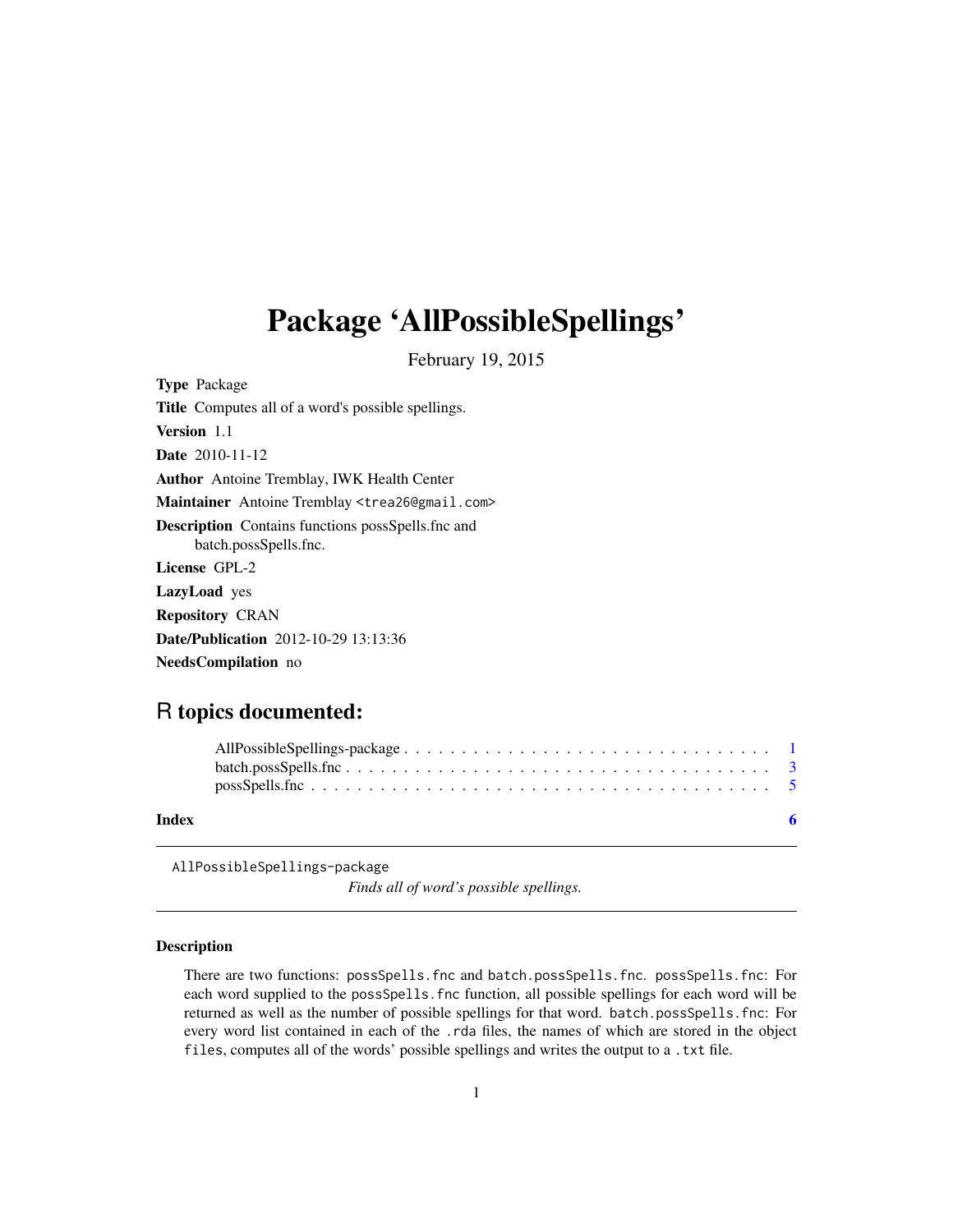#### <span id="page-1-0"></span>Details

| Package:  | AllPossibleSpellings |
|-----------|----------------------|
| Type:     | Package              |
| Version:  | 1.1                  |
| Date:     | 2010-11-12           |
| License:  | $GPL-2$              |
| LazyLoad: | yes                  |

The package contains the function possSpells.fnc and batch.possSpells.fnc.

#### Author(s)

Antoine Tremblay, IWK Health Center Maintainer: Antoine Tremblay <trea26@gmail.com>

#### See Also

[possSpells.fnc](#page-4-1) [batch.possSpells.fnc](#page-2-1)

#### Examples

```
################################
# possSpells.fnc #
################################
# create a list of words
word.list<-c("d_ZZZ_s_t_I_t",
            "j\_u\_l\_o",
            "f_A_m"\lambda(as.matrix(word.list))
# process the words
x<-possSpells.fnc(word.list)
(matrix(x,ncol=4,nrow=29))
################################
# batch.possSpells.fnc #
################################
# create and save first word list
words<-c("d_ZZZ_s_t_I_t",
        "j_u_l_o",
        "f_A_m"
)
save(words,file="some.words.rda")
# create and sve second word list
words<-c("ZZZ_k_s_@_d_O_f_t",
```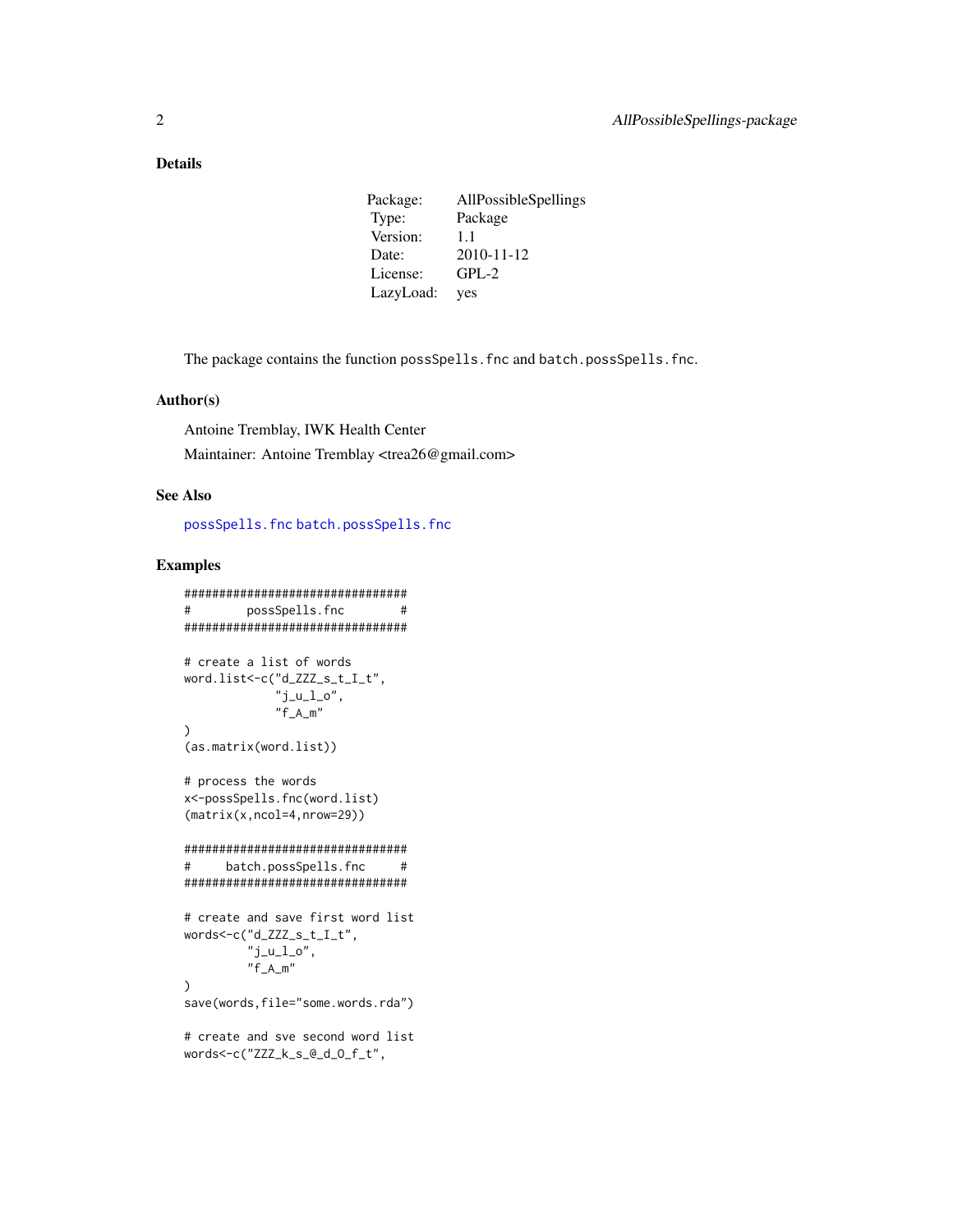```
nb<sup>-E_N"</sup>,
          "b_r_I_I_l_t")
save(words,file="other.words.rda")
# create and save third word list
words<-c("g_r_ZZZ_dZ",
          "k_e_v_I_t",
          "k_o_l_E_p"
\mathcal{L}save(words,file="more.words.rda")
# create and save fourth word list
words<-c("k_l_u_t_l",
          "d_ZZZ_g_o_s_o",
          "d_r_i_g_b_l_A_m"
\mathcal{L}save(words,file="yet.more.words.rda")
# create the vector of file names
files=c("some.words.rda",
        "other.words.rda",
        "more.words.rda",
        "yet.more.words.rda"
\mathcal{L}# process the files
# The list of possible spellings for each
# word list are saved as a '.txt' file
# in the current directory, e.g., 'some.words.txt'.
batch.possSpells.fnc(fn=files)
```
<span id="page-2-1"></span>batch.possSpells.fnc *Batch processing function for possSpells.fnc.*

#### Description

Load each FILE\_NAME.rda file whose name appears in the vector file, loads the file and passes the object words contained in the file to the function possSpells.fnc.

#### Usage

```
batch.possSpells.fnc(fn = list.files(pattern = ".*\\.rda"))
```
#### Arguments

fn A vector containing the names of the files that contain the object words, which will be loaded and passed to possSpells.fnc. If you do not supply an object name to the fn argument ofthe function, the names of all FILE\_NAME.rda files existing in the current directory will be supplied to batch.possSeplls.fnc.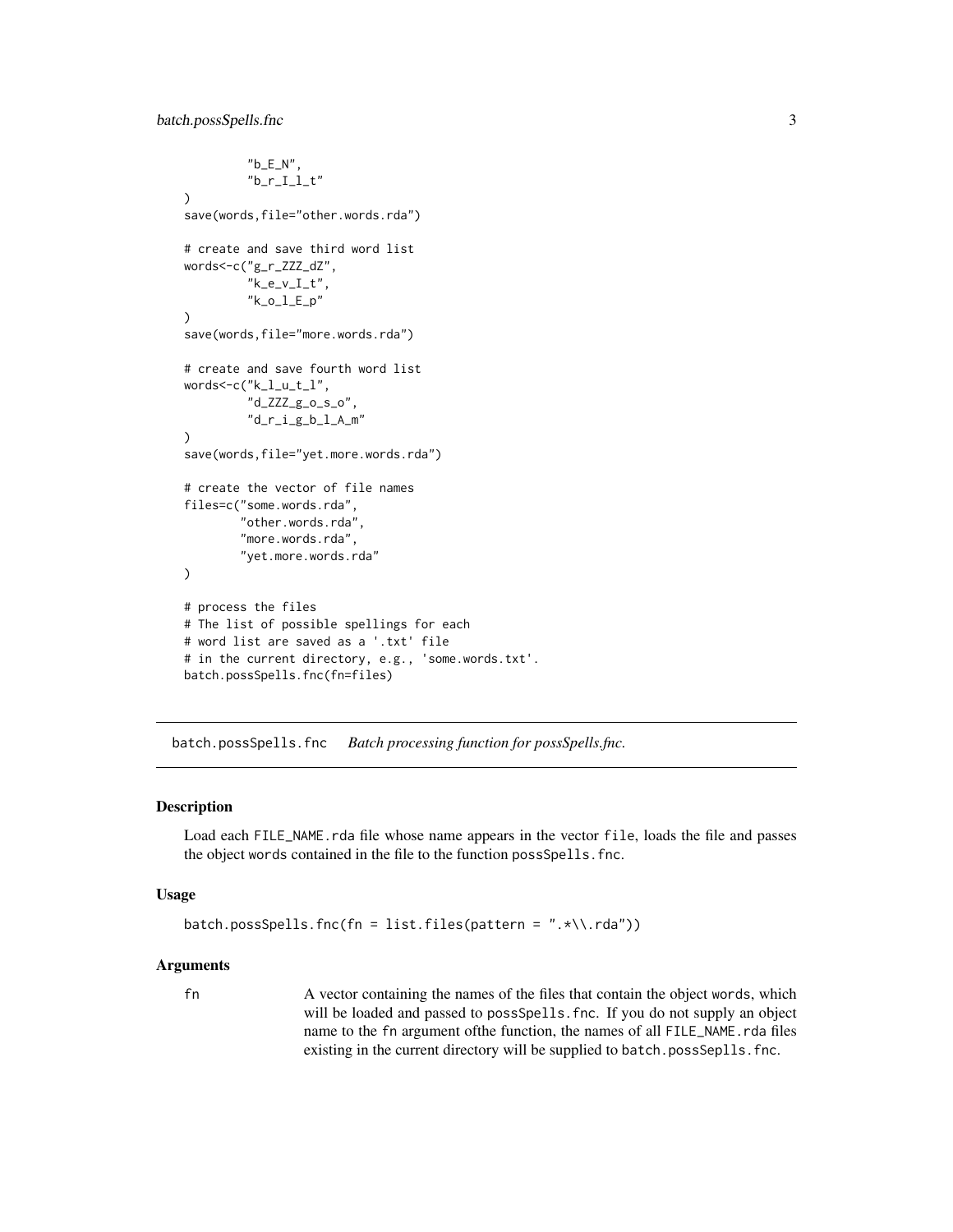#### <span id="page-3-0"></span>Details

The files have to be in .rda format and must contain an object named words, which is a vector of words in Sampa phonetic script.

#### Value

Saves (i) a log of the process activities to a FILE\_NAME\_log.doc file and (ii) all of the words' possible spellings to a FILE\_NAME.doc file.

#### Author(s)

Antoine Tremblay, IWK Health Center, <trea26@gmail.com>

#### See Also

[possSpells.fnc](#page-4-1)

#### Examples

```
# create and save first word list
words<-c("d_ZZZ_s_t_I_t",
         "j\_u\_l\_o" ,
         "f_A_m")
save(words,file="some.words.rda")
# create and sve second word list
words<-c("ZZZ_k_s_@_d_O_f_t",
"b<sup>-E_N"</sup>,
"b_r_I_I_l_t"\mathcal{L}save(words,file="other.words.rda")
# create and save third word list
words<-c("g_r_ZZZ_dZ",
         "k_e_v_l_l_t",
         "k_o_l_E_p"
)
save(words,file="more.words.rda")
# create and save fourth word list
words<-c("k_l_u_t_l",
 "d_ZZZ_g_o_s_o",
 "d_r_i_g_b_l_A_m"
\mathcal{L}save(words,file="yet.more.words.rda")
# create the vector of file names
files=c("some.words.rda",
"other.words.rda",
"more.words.rda",
"yet.more.words.rda"
```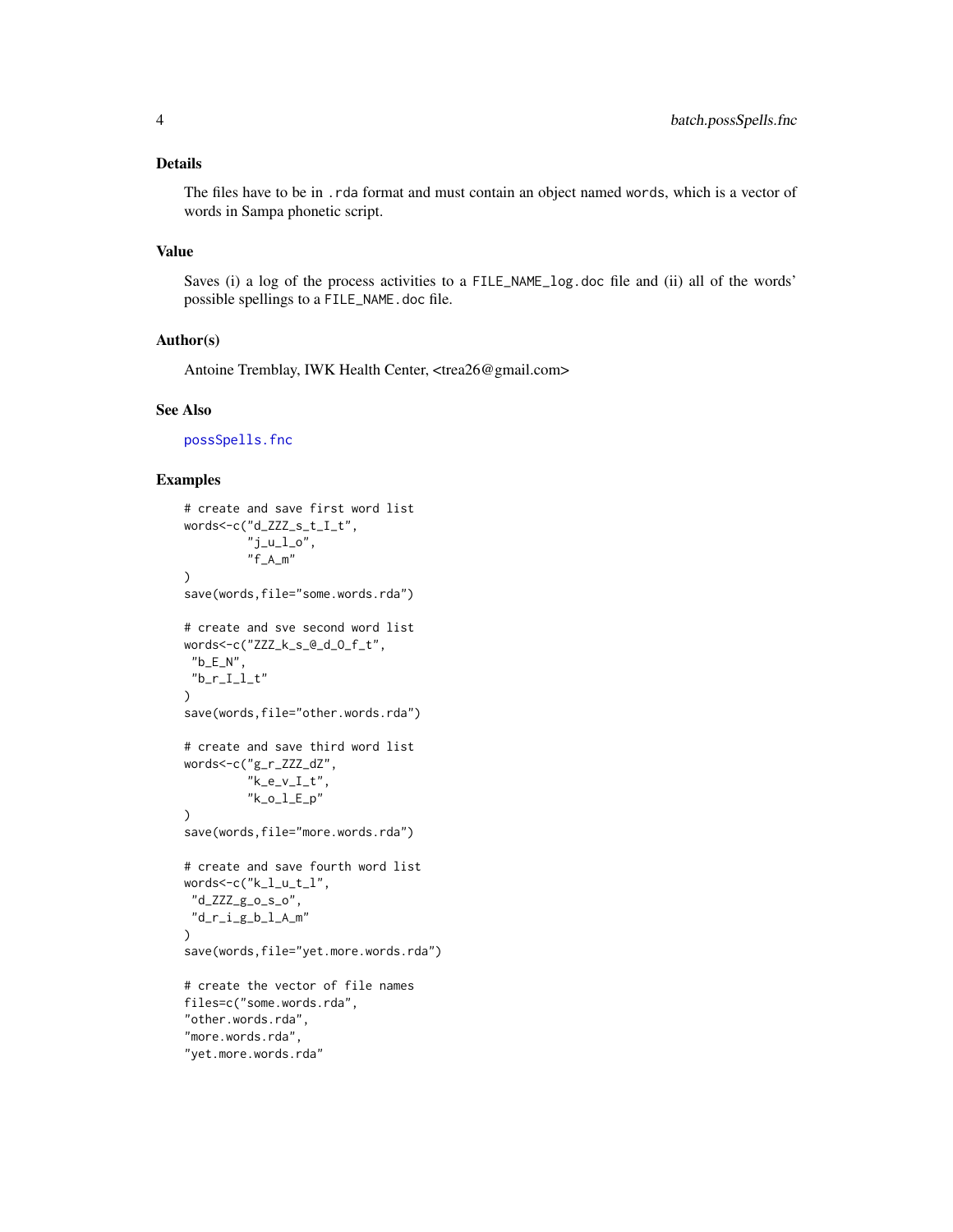#### <span id="page-4-0"></span>possSpells.fnc 5

```
)
# process the files
# The list of possible spellings for each
# word list are saved as a '.txt' file
# in the current directory, e.g., 'some.words.txt'.
batch.possSpells.fnc(fn=files)
```
<span id="page-4-1"></span>possSpells.fnc *Get all of a word's possible spellings.*

#### Description

For every word in the input list, the function will return the number of possible spellings as well as the actual spellings.

#### Usage

possSpells.fnc(words)

#### Arguments

words Note that the words have to be in Sampa phonetic notation. Also note that the Sampa symbols left curly bracket and @ prime (where prime is an actual prime symbol) have to replaced by ZZZ and RRR respectively. Further note that the individual phonemes of a word have to be separated by an underscore \_.

#### Details

The function returns a vector containing all of a word's possible spellings.

#### Author(s)

Antoine Tremblay, IWK Health Center, <trea26@gmail.com>

#### See Also

[batch.possSpells.fnc](#page-2-1)

#### Examples

```
# create a list of words
word.list<-c("d_ZZZ_s_t_I_t",
     "j\_u\_l\_o",
     "f_A_m"
)
(as.matrix(word.list))
# process the words
x<-possSpells.fnc(word.list)
(matrix(x,ncol=4,nrow=29))
```